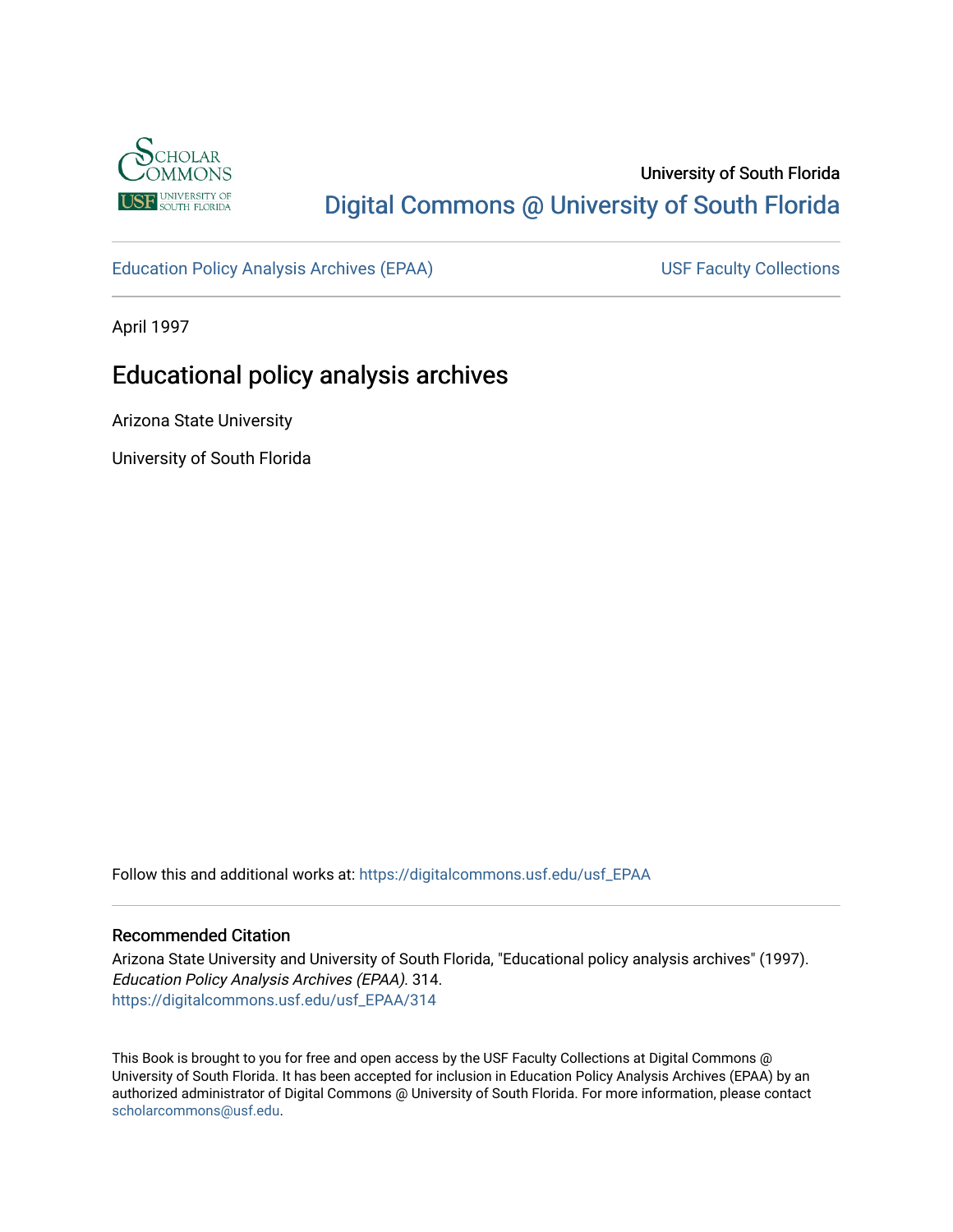# **Education Policy Analysis Archives**

| Volume 5 Number 12 | <b>April 30, 1997</b>                                                                                                                                                                                   | <b>ISSN 1068-2341</b> |
|--------------------|---------------------------------------------------------------------------------------------------------------------------------------------------------------------------------------------------------|-----------------------|
|                    | A peer-reviewed scholarly electronic journal.                                                                                                                                                           |                       |
|                    | Editor: Gene V Glass Glass @ ASU.EDU.                                                                                                                                                                   |                       |
|                    | College of Education                                                                                                                                                                                    |                       |
|                    | Arizona State University, Tempe AZ 85287-2411                                                                                                                                                           |                       |
|                    | Copyright 1997, the EDUCATION POLICY ANALYSIS<br>ARCHIVES. Permission is hereby granted to copy any article<br>provided that EDUCATION POLICY ANALYSIS ARCHIVES is<br>credited and copies are not sold. |                       |
|                    |                                                                                                                                                                                                         |                       |

# **Studying the Rural in Education: Nation-Building, "Globalization," and School Improvement**

# **Craig B. Howley Appalachia Educational Laboratory**

**Abstract** This essay maintains that nation-building, partly through systems of schooling, has served rather more to debase than improve the rural circumstance. It suggests that a different logic of improvement is needed in rural education, but refrains from prescriptions. Instead, it focuses its attention on the sort of questions that researchers (and school improvers, for that matter) might ask to discover or invent that logic variously. It draws a distinction between cosmopolitan and local interests and provides examples of issues that exhibit the distinction. Finally, it suggests and provides hypertext links to sources in sociology, literature, philosophy, and education that might help educational researchers (and anyone else with an interest in "the rural") ground their studies and their actions in issues that honor rural interests. I remind readers that the very word "essay" means "tentative."

Since the 1983 debut of *A Nation at Risk*, good critiques have unmasked the domestic implications of the idea that the nation can be preserved through educational reform. Until recently, however, few have doubted the sustainability of schooling as an institution for nation building, and fewer still have framed such doubts in light of the rural circumstance. The rural experience, however, offers scope for doubt. This essay attempts to raise those doubts from that perspective.

Too often, researchers overlook what is most particularly rural as a fit object of inquiry in educational research. Instead, objects of national--or perhaps, cosmopolitan-- practice absorb their attention and thereby obscure rural issues and dilemmas. Public school curricula and practices do look remarkably similar worldwide (e.g., Benavot, Cha, Kamens, Meyer, & Wong, 1991), and this fact ought to disturb educators more than it apparently does. Educators, after all, have a vested interest in the institutions of cultural transmission. When practices are so similar to one another worldwide, we ought worry about the health of global culture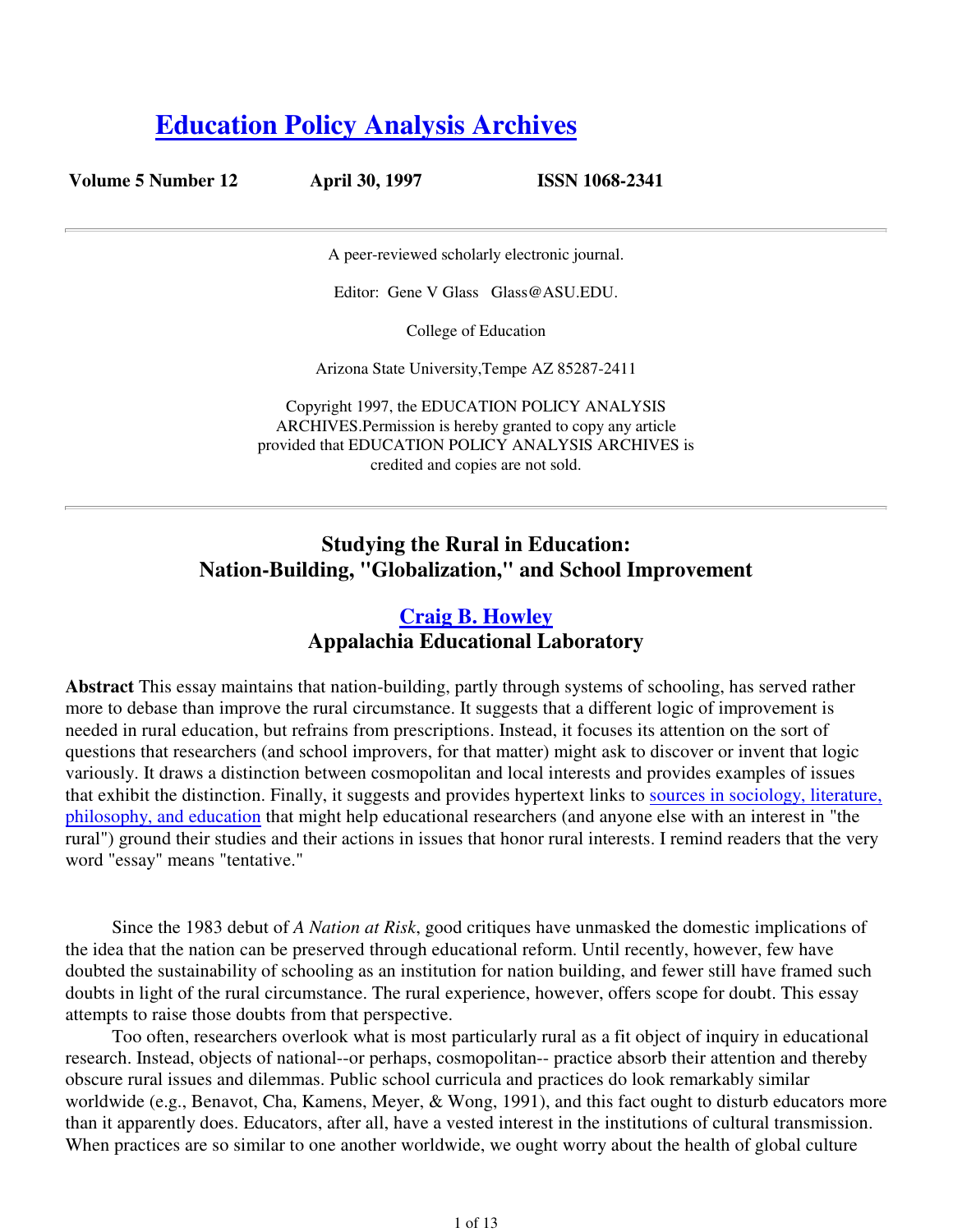overall. Part of what this essay intends is to pull back the veil of national, or cosmopolitan, concern in order to expose contemporary rural issues not only worthy of attention in their own right, but worthy of particular attention in an ethos more evidently concerned with globalization than with its related need for ruralization (cf. Orr, 1995).

 Improvement in rural education requires a logic quite different from the one that still prevails. A changed perspective on the purposes of schooling is needed if educational researchers would help develop institutions that actually benefit rural communities. I will argue here that a worldwide decline in the importance of national sovereignty has made the historic mission of school improvement--conceived as nation-building--counterproductive in rural places. Although few educators have properly understood the relevance of this change to the system of American schooling, there are good reasons why the change is salient to rural communities--and to rural practitioners and researchers. This essay aims to help educational researchers grasp the implications of this change so as to consider issues that are perhaps more germane to rural school improvement efforts.

#### **Rural School Improvement is Nobody's Fault**

 In the best of all possible worlds, the interaction between disciplined inquiry and the arduous labor of keeping school would naturally, and easily, entail the improvement of schooling. But we no longer trust the naturalness or ease of such an interaction; we are less optimistic about the whole enterprise of schooling, including research about schooling, than formerly. From 1910 to 1965, education was part of the march of progress toward an inevitably better future--a progressive, postwar, and increasingly post-rural future. Although many people behaved as if research had been a part of this improvement, it would probably be fairer to say that ideology and technology were stronger influences. Lately we seem to have discovered that research occupies a seat less exalted than we previously thought. Instead of technology being the handmaiden of research (science), we are more and more frequently acknowledging that research is the handmaiden of technology.

 Research cannot, in any case, reliably cause school improvement, because schools improve when those involved jointly *will* it, and this they may do entirely without the benefit of research. Properly speaking, research may *inspire* or *deflate* improvement efforts; that is, depending on its quality, research can either undermine or fortify the will to improve. Of course, research once promised that it would create a *reliable* path to improvement in all realms of life. But it has not been able to live up to this promise in education. As a result, a sort of hysteria for "more practical" educational research has grown up. We forget that the focus of the effort was always on creating reliable processes for improvement. The nature of education, I have argued elsewhere, is such that the goal of fashioning widely applicable and reliable procedures for improvement is unreasonable. This is not the same as saying that improvement is impossible. Clearly, schools do improve and they do decline. What is needed is thoughtful research that attends to the particularities (and not the generalities) of the places of which schools are or ought to be part.

 Rural places in the contemporary world may suffer more than other places from the lack of such research and from the misguided effort to build up widely applicable and reliable procedures for school improvement. Too many current research efforts, it seems, undermine improvement in rural education. Too few pay attention to rural circumstances, and too few offer anything to fortify the will of those who would see rural schools improve for the benefit of rural community.

 In fact, during the past century and a half, improving rural schools also meant reshaping and redirecting them into a national system--a system of schooling, manufacture, trade, politics, and culture--that has insured, if not required, the depopulation of the countryside. This trend toward rural depopulation and unemployment continues, confounding and subverting rural families and rural communities. The increasing automation of agriculture, mining, and timbering has led to the widely repeated misrepresentation that "rural no longer means agriculture." What people mean by this phrase is that rural *jobholding* no longer means agriculture (or mining or timbering). Technology has effectively severed the natural connections--the economic connections--people once maintained with the land. Fewer rural people--and rural people less and less frequently--are *responsible* for rural land.(1) They are now as "free" as the rest of the nation to wander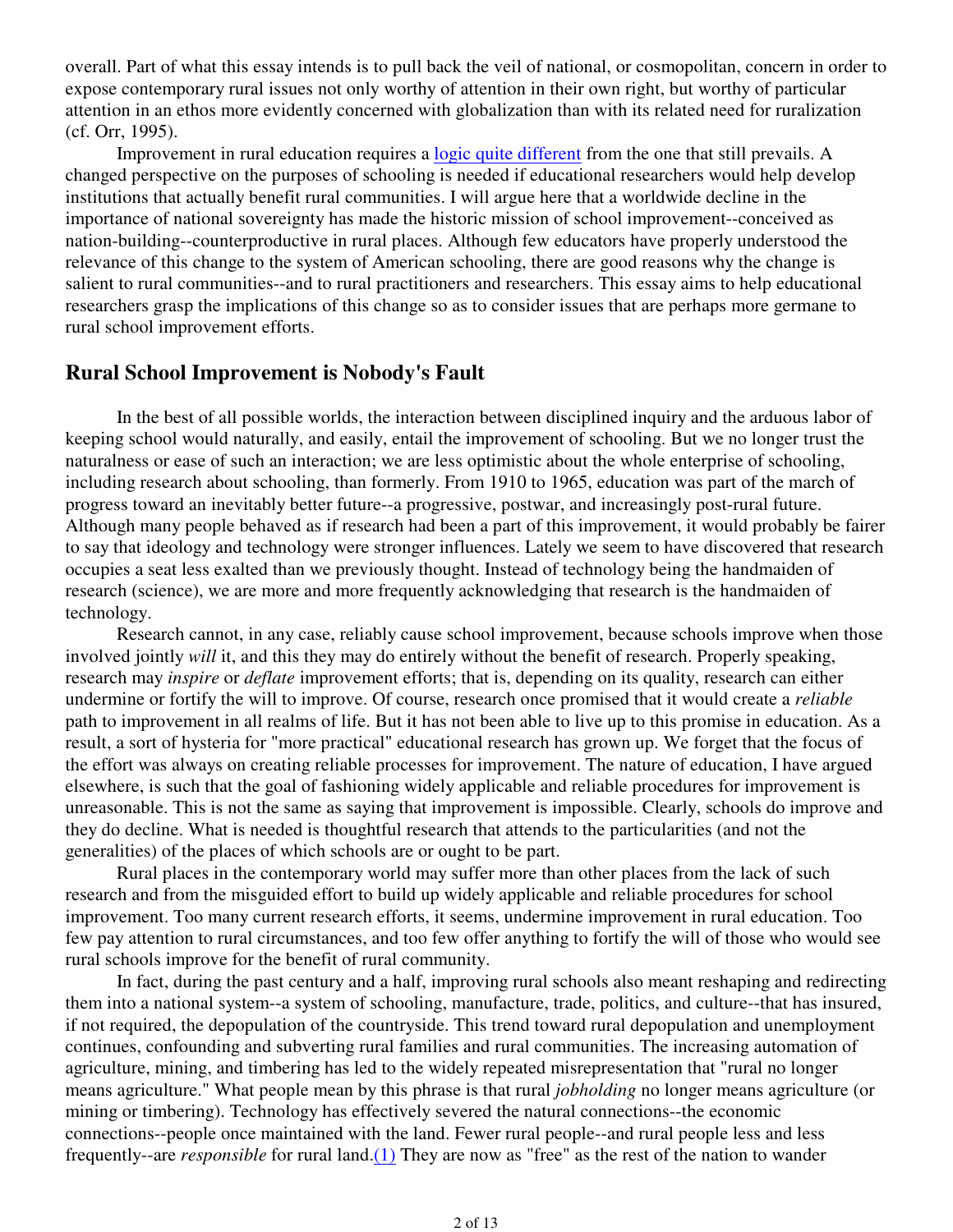wherever big capital requires them to go. Schooling is a handmaiden to the system that *is* responsible. And educational research is an (albeit subsidiary) handmaiden to the technologies that enable that national system. Rural school improvement of this sort is nobody's fault; it is endemic and longstanding.

# **"Today's Culture Sends Strong Messages"**

 Why has such a subversion of rural places, with its inevitable reflections in practice and in research, continued for so long? CPRE, the Consortium for Policy Research in Education, fingers a culprit sufficiently powerful to explain the problem: "Today's culture sends strong anti-intellectual messages" (CPRE, 1996, p. 7). This, by the way, is what I infer that Wendell Berry (1990) means when he claims that our society is "mind-dominated": We fail to attend to things that might otherwise be obvious to us. The mind turns against itself, and perhaps schooling is the instrument of such a turn of mind. The dilemma of rural education is constituted of this irony.

 Not only is it true that anti-intellectual messages "are sent" to us, we are surrounded and relentlessly bombarded by them. Worse still, we repeat them, not only to others, but to ourselves. We live and breathe these messages; the very institutions of our society are anti-intellectual, and our universities are by no means exceptions to this rule (cf. Howley, Howley, & Pendarvis, 1995).

 Universities are knowledge factories given to making intellectual work as routine as manufacturing (Anderson, 1993); hence, they are not particularly well-equipped to consider improvements that require breaking rank with established relations of power. Beyond this general shortcoming, universities have generally implemented a cosmopolitan, modernizing mission; and this mission is perhaps pursued with the highest purpose the more the university's territory is understood to be a parochial backwater.

 This observation may set some good people's teeth on edge, so let me add that I'm decidedly *not* suggesting that Harvard and Berkeley are the best resources for approaching matters differently in rural education. Their students and professors may empathize and exhibit wonderful insight, but *they are not usually here, or for very long*.

 Once more: None of us is singly, or in groups, to blame, but it's as if we've been missing something. What's wrong?

#### **The Default Position of Rural Educational Research**

Most educational research, regardless of type of locale, is carried on today as if nation-building were still an operant principle in the world system. This is no wonder, since the most concerted and best funded effort (yielding the best research by technical standards) is sponsored by the federal (national) government.

 Several connections can be drawn to prevalent modes of operation under which research into rural education and rural schools is conducted.(2) We should all recall that superbly executed research that fails to ask the right questions will miss the point. C. Wright Mills (1959) took Talcott Parsons sternly to task for this failing ("power" was not a word in Parsons's lexicon).

 First, skepticism prevails that rural schools are, or should be, very much different from urban or suburban schools. Underlying this belief, but seldom articulated, is the presumed Platonic ideal form-of-the-school, of which rural, urban, and suburban schools are all equally imperfect images. With us, the common school is not common simply because all neighboring children of whatever class or race have attended it, but it is understood as having the idealized form of the school in common with all other American schools. When Americanization was the essential educational project, such an ideal served a purpose; one could argue--though few do so today--that the ideal was emancipating for the European-Americans who invented it.

 Second, beneath this skepticism about rural schools runs a deep disregard of actual rural places, diverse as they are. Disregard of these places entails the invisibility of the peculiarities of rural families, rural ways of living and working, and local rural meanings and knowledge. The anti-intellectual larger culture--which is as evident inside universities as outside them (Anderson, 1993; Barzun, 1959; Hofstadter, 1963; Howley, Pendarvis, & Howley, 1995)--makes it easy for scholars and ordinary citizens alike to avoid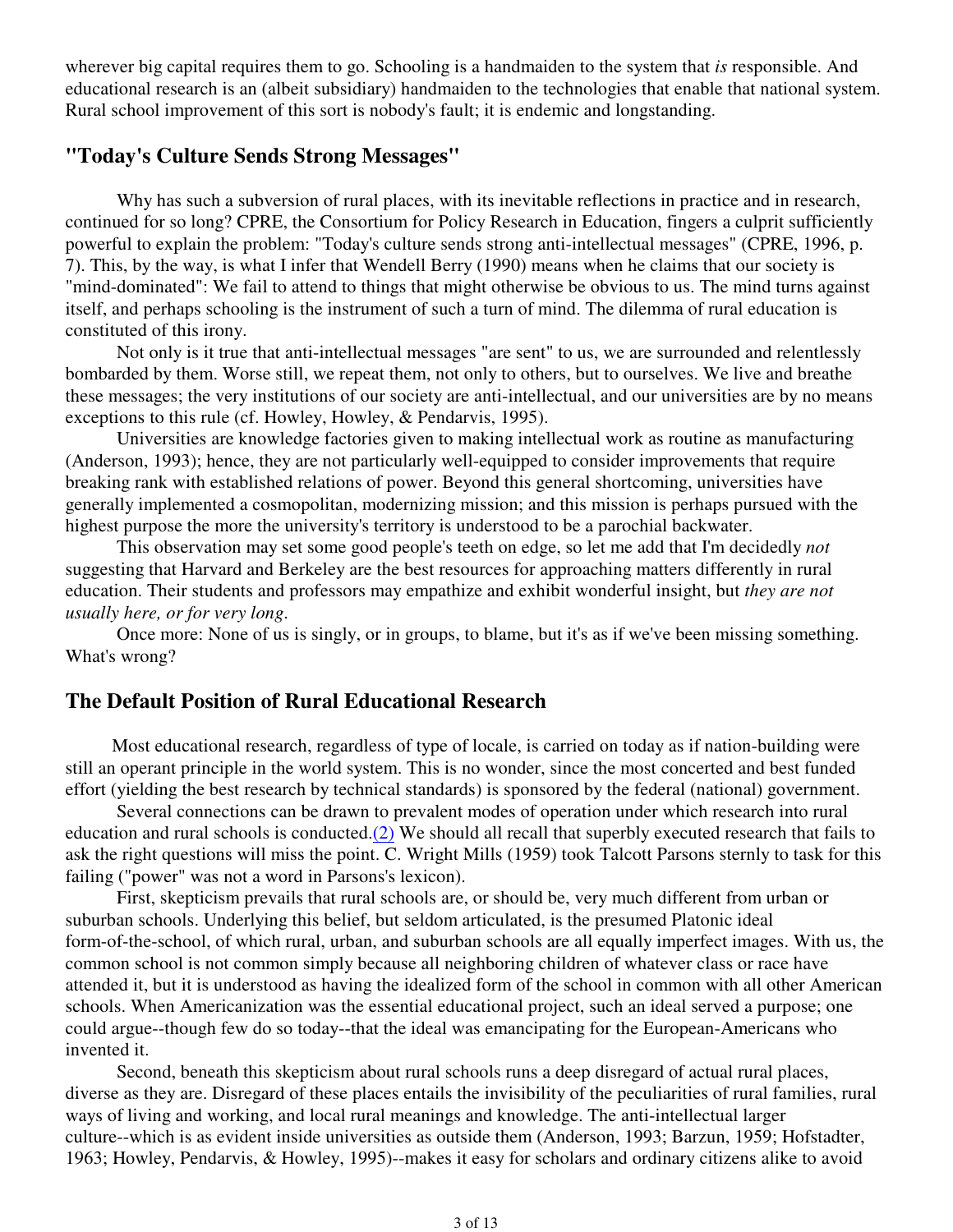appreciating these peculiarities, except for fleeting sentimental purposes. In our disregard for manual labor, an enduring reality in rural America, we have as a people forgotten how much reflection and cleverness good handiwork requires. Relying on machines has helped make the culture stupid. Computers may be carrying this stupidity one step further.

 Third, on the terms of nation-building, schools and districts are believed to constitute localities that frustrate reform efforts. CPRE (1996, p. 6), for instance, finds that "state and local agencies are slow to adapt to new policy goals." Presumably these new policy goals are those promulgated at the national level by learned societies and various combinations of national leadership. There is an historical shift of perspective inherent in this view: Where localities in the 19th century could be understood as units that contributed to nation-building, today they are widely understood as impediments to national vigor. In the 19th century, states *joined* the nation. In the 19th century, *Americans* shaped localities and *localities* shaped Americans. Today, local districts, schools, and teachers need to be fixed, systemically, and almost-all-at-once (cf. Sashkin & Egermeier, 1994). In the case of schools in rural places, the very nature of the systemic argument blames the victim while inflicting further punishment.

 Fourth, the imperative that research now become exceptionally "useful"--that is, that it technologize the mission of truth-finding and truth telling-- means that studies must be designed to ensure development of educational goods and services that can be marketed as universally effective, or nearly so. In practice, one might argue, this rumor of universal effectiveness promises that most such goods and services will be out of place in most locales. Few researchers believe in the old corporate model of development any longer, but many now hail Total Quality Management as the next wave of development; and "world-class-standards" are the watchword in this new scheme.

#### **The Problem**

 There are other assumptions in American culture that might be listed as contributing to the difficulty of inquiring about rural schools and communities, their mutual educational dilemmas, and their mutual sustainability. And the conditions under which educational researchers, working in very instrumental ways, might also be mentioned (e.g., timing their labors to election cycles). But the four assumptions given above are enough to illustrate the problem.

If, for instance, the topic is statewide reform, again, the focus of effort is likely to be the special backwardness or challenges of rural places in acceding to the reforms, not the disjunction between local and state priorities. If the topic is student aspirations, the focus is likely to be how rural schools can best "increase" the level of students' aspirations, not the relationship between student commitment to rural life ways and cosmopolitan ways. If the topic is the dropout rate, the focus of effort is most likely to be strategies for retaining or retrieving students rather than the disjunction between rural schools' national purposes and the nature of local rural economies. These are all real examples, disguised to protect us all, for I too have conducted such studies. It is not *easy* to see rural issues, and, as Paul Theobald remarked recently in a private conversation, "The learning curve is very long." This paper and the others in this session are trying to help others shorten that curve. A shorter curve, however, may just be a steeper curve.

The problem concerns motive, commitment, and attention. This essay has so far explained the motive for examining rural dilemmas more closely: the primary purpose of mass education in America is collapsing. The time has come for educational researchers to develop different commitments. This, of course, is already happening, as the pages of *Educational Researcher* attest with almost every issue. Among those different commitments, which really are familiar to many researchers, are local purposes for education--forms of education and their institutional expressions that sustain local communities, especially as thoughtful and active cultures.

## **Nation-Building**

 In the 19th century, nation building was the major educational project, and much of it took place in *rural schools*, because over half of all Americans lived in rural locales until 1917 or so. By Americanizing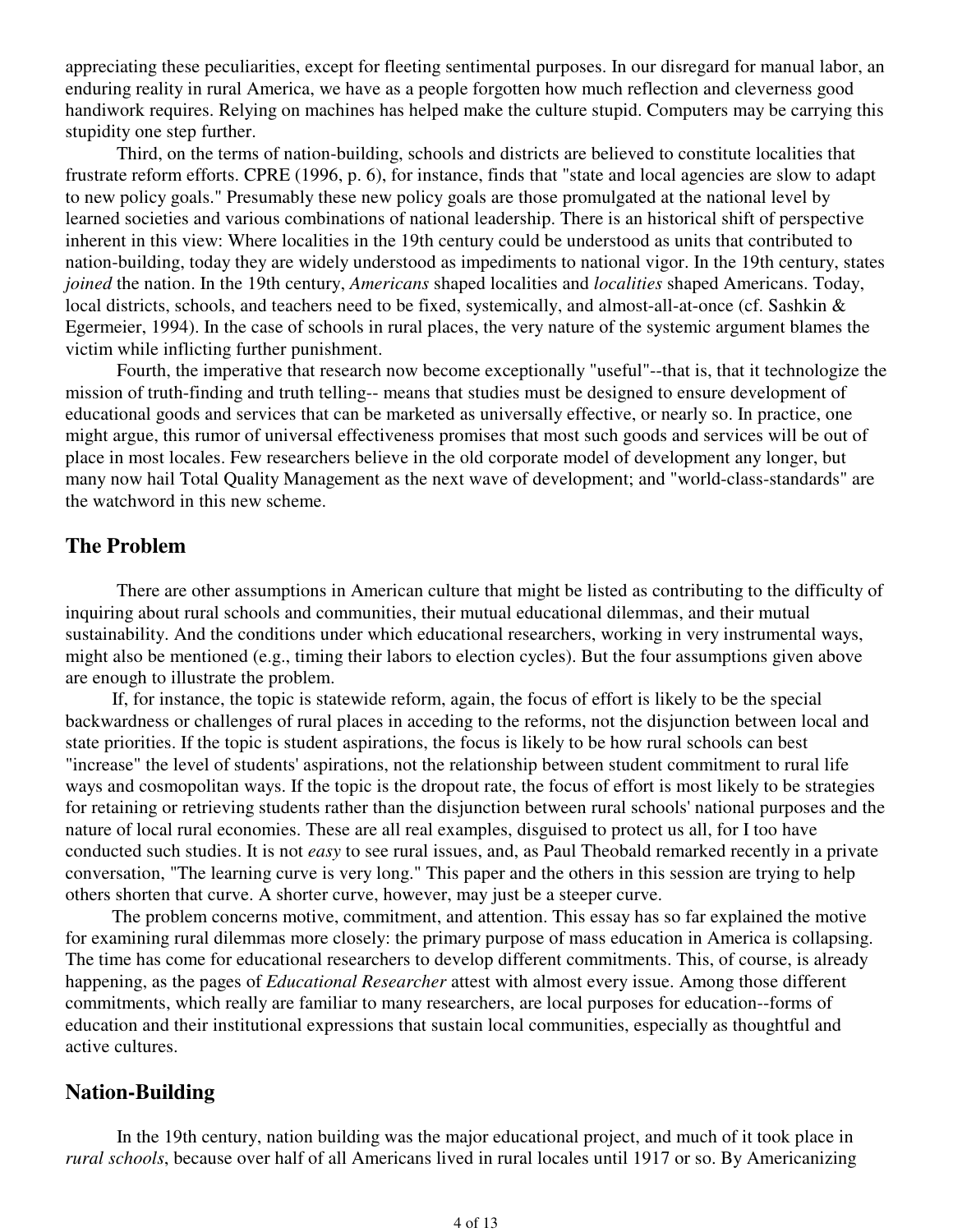children local rural schools not only converted immigrants into citizens, they ironically also converted themselves as a national system. The ideological roots of the national system are arguably rural (Meyer, Tyack, Nagel, & Gordon, 1979; Theobald, 1995).

 Our historical motive for improvement seems to be that we wanted then--and still want-- good Americans to issue forth from schools, like Athena from the head of Zeus, without histories or idiosyncracies. The only adaptation we have made today is that we now want them perfectly prepared for, and accepting of, the emerging postindustrial conditions of employment, which look less promising than the conditions of industrial employment at the height of modernist industrial power in post-war America. The grim outlook we hold on the future, of course, bodes ill for school improvement conducted in the name of building the nation.(3)

 This point was recently brought home to me in a book to which I have been alluding (Anderson, 1993). The author, a scholar of political science at the University of Wisconsin, argued forcefully that *improvement* in thought and reality is an aim worth preserving for the university. It strikes me that this argument is needed because we no longer agree about our plans for an idea like "school improvement." Your improvements are my debasements, I might well claim.(4)

 The very logic of improvement, it seems, has escaped us. At the end of the industrial age, we doubt the efficacy of reason because *technical rationality* has perhaps unwittingly, but none the less certainly and prominently, helped magnify the evident horrors of the 20th century. Anderson, however, wisely points out that--although progress is not inevitable, nor the workings of power necessarily just--we nonetheless need to believe we *can* make the world a better place and use the powers of the mind to facilitate that end (Anderson, 1993). So reason, it turns out, requires faith to support it.

It is faith we have lost, not reason, and not the need for decent research.

 Although our lack of faith undermines the role of K-12 schools in producing good Americans, the purpose has already been rendered specious by the declining importance of nation-states. The educational problem of producing good Americans, aside from the perpetual danger that such a mission is xenophobic, is that *being American* no longer has much to do with shaping the American ethos. The American ethos, according to Christopher Lasch (1994), is being constructed by elites whose primary allegiance is not to American democracy but to their own self-interest in the global marketplace. They wave the flag to pacify, and not to rally, followers.

 The work of nation-building, fueled by the 19th century rural experience, is virtually finished. This point requires some interpretation, because it must at first seem short-sighted and improbable, not to mention remote from issues of educational research and practice.

 Whereas in the nineteenth century, "we" all wanted to be Americans, we could not then have been so sure what it *meant* to be Americans. To be an American circa 1850, only somewhat less so than in 1750, entailed participation in the project of fashioning (perhaps equally by contribution and by negation) what it meant to be an American. It was difficult work, and we have not found the results very satisfactory; greed, venality, and injustice were as common then as now. As Daniel Kemmis (1990) and others have suggested, the frontier allowed us to hide from ourselves. Rural newcomers, up to and after the closing of the frontier, were acquisitors and not uncommonly thieves. When clever or lucky, they made sure that other newcomers, usually people with fewer initial advantages, kept moving (Theobald, 1995).

 The point here is that there is no reason whatever to think that life in America and life in schools would improve if we just returned to the way things were 150 years ago. Nostalgia is an equally bad foundation for educational research and for educational practice.

 Nation building, however, is over not merely because America has matured, but because the worldwide project of nation building is ending. The sovereignty of nations is in dispute and under assault, as it must be when national financial resources, which emody national sovereignty, circulate rapidly through international markets ("the global economy"). The political usefulness of the nation-state is being superseded by a new political-economic formation, though little is known about this emergent formation. Sovereignty based on territoriality, however, is less and less functional. It is difficult to determine if, when one "buys American," one really is buying American. Often one is buying "multinational firm," globalized but nonetheless private capital.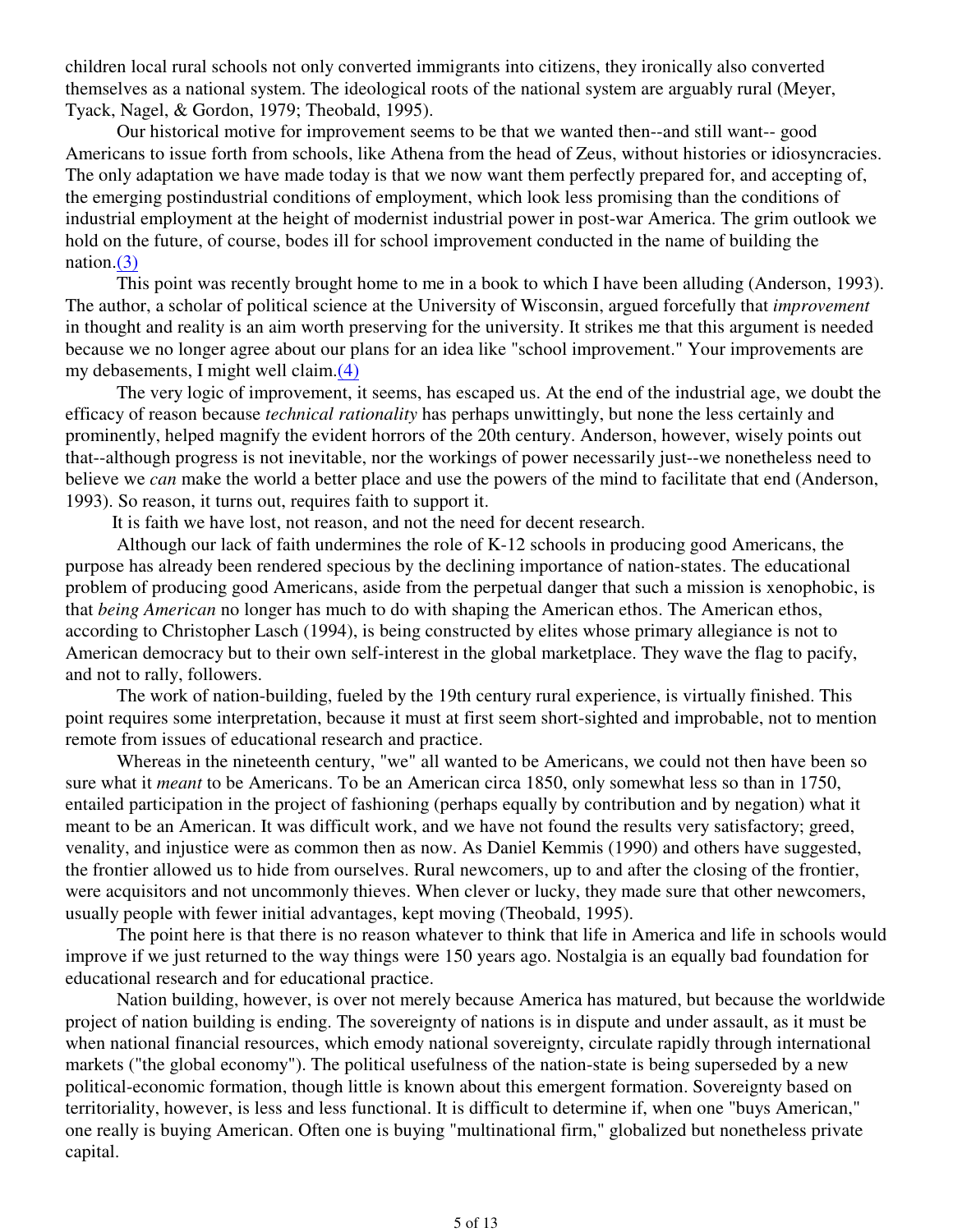Globalized private capital, however, is an unsatisfactory replacement for sovereign territory. The idea of place itself is antithetical--and therefore essential--to the idea of globalization (McMichael, 1996). We need to realize that the emergence of localism in tandem with concern for globalization is not a conundrum or an accident. It represents a new circumstance in the evolution of the world; it also suggests that the focus on global competitiveness constitutes an insufficient preparation for the 21st century.

 In short, the way Americans understood ruralness in the 19th century is dramatically different from the way Americans now experience it, and from *the way they must increasingly begin to realize they experience it*. In that phrase ("they must begin to realize they experience it") lies an educational purpose profoundly at odds with 19th and especially 20th century educational purpose. Back then, 'rural' need not have been conscious of itself. It was conscious, rather, of something else, an ideal Americanism in which the rural experience was a passing phase. Today, the rural experience will not continue to exist unless self-conscious and unless it develops its own purposes. But there are many reasons why "the rural" will persist, and more still why it must persist (having to do with what, in Wendell Stegner's fine phrase, people are *for*).

 Again, I am not arguing that the rural past was an idyll, nor that rural places are necessary harbors of virtue. Slavery was a rural phenomenon; dispossession of Mexican American colonias was a rural phenomenon. The genocide against American Indians was carried out on the frontier. Although all these injustices contributed to nation building in North America, neither do I argue that nation building is a necessary harbor of evil, nor, further, that emergent political formations may implement justice more properly and more generally (they are more likely to magnify greed and injustice in my view). I do claim that care for particular places is more necessary to justice and decency than ever and that threats to the integrity of local places are multiplying.

## **Commitments Local and Cosmopolitan**

 "Local" is a crucial concept to keep in mind when dealing with rural places, as intimated previously. A recent conversation challenged me to say whether or not any useful definition of *rural* were possible.(5) For statistical purposes, it really is easy enough to define rural, but I choose to draw the distinction between *local* and *cosmopolitan*. *Local* can only be described as a set of commitments usefully distinguished from *cosmopolitan* commitments. And because rural places are composed of small communities, with a degree of separateness from one another, in sparsely populated places, they are exemplars of the idea of *local*. And in fact, rustic ways have generally served modernizing society as the perfect antithesis of cosmopolitanism.(6)

 Can urban places share such commitments? They can, but, as Jane Jacobs (1984) has pointed out, our cities have been remade by what she calls "the sorters," social engineers and policy makers who have separated industrial zones, residential districts, low-income housing, and commercial districts from one another. The effect of the sorting has been to destroy city neighborhoods--urban localities with parallel commitments to those still prized in rural places--and recreate cities as placeless entities. Cities seem a darker, dystopian, adaptation of the suburban nightmare. Whereas, in the country, people's character is evident in their homes and farms, in the city people try to symbolize their character in modes of self-presentation, particularly the way in which they dress. Changeable fashion substitutes for the enduring substance of place that characterizes rural places and people.

 The issue of commitment lies in the realm of ideology: what we believe, why we believe it, whose interests our beliefs advance, and how we reflect those beliefs in thought and action (research and practice). Education for nation building is very different from education that would cultivate particular communities and the ideal of community, on that experiential basis. We are, it is fortunate, much less shy of commitments and values than used to be the case. After all, private businesses, universities, and non-profit corporations are used to developing vision or mission statements founded on what we members assert as beliefs.

 This is the place where I am going to get very specific in this essay, because I wish to indicate plainly some of the things that those researchers who might be interested in rural education, but have not yet interpreted its proper interests, could be looking at. These lists are hardly the result of research; they are the result of 10 years of observation of rural literature, however, by someone to whom people have the vexing habit of asking: "What should I study in rural education?" Observe that these are only topics, and that actual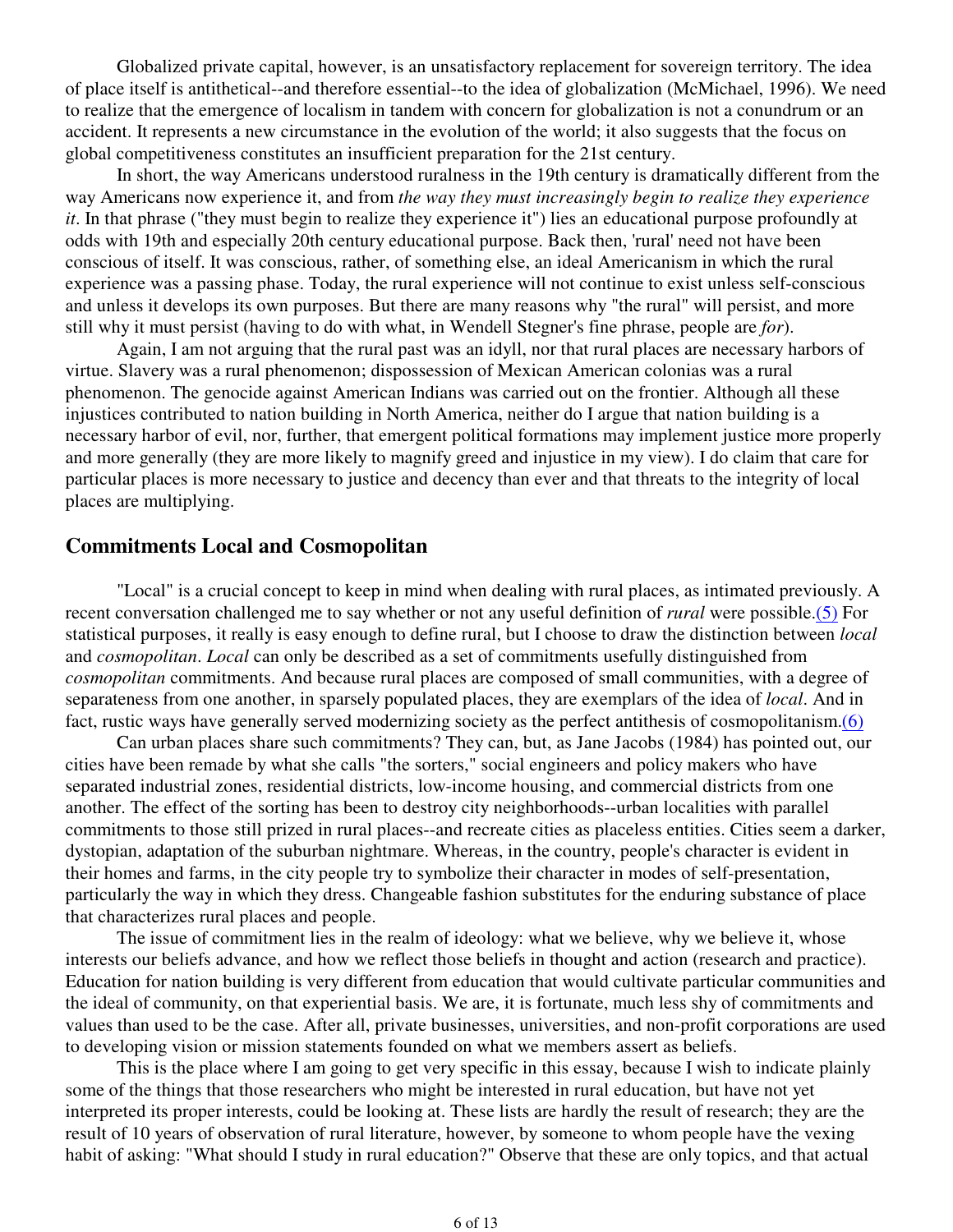studies must consider locally relevant *issues* that emerge from local experiences or that embody local dilemmas. For the sake of contrast I begin with 'cosmopolitan' topics that can be related to rural settings, but which do not share rural *commitments*. (These topics are *not* commended to readers!)

Cosmopolitan commitments.These are cosmopolitan concerns as they apply to rural education: how to...

- increase the level of students' aspirations,
- overcome resistance to consolidation and school closure,
- overcome the disadvantages of students' backgrounds,
- implement state and national reforms,
- offer a broad and deep high school curriculum,
- insulate the school from local politics,
- implement "best practice" (i.e., nationally validated methods and programs), and
- change the local culture.

 Rural (local) commitments. The following list is (merely) illustrative of local concerns loosely related to the preceding cosmopolitan concerns, *as they must inevitably be in the era of waning influence among nation-states*, but better capturing issues of the rural circumstance:

- senses of and attachment to rural places,
- the relationship between school and community sustainability,
- proper aims for an education committed to rural community,
- rural pathways to rural adulthoods,
- community engagement in rural schools,
- rural community and educational stewardship,
- curricula to sustain rural places,
- small-scale organization in rural schooling and community, and
- cultivation of appropriate local meanings, knowledge, and commitments.

 Most of the usual suspects that researchers and doctoral students in education are advised to consider could be "ruralized" according to the commitments enumerated above. Many educational researchers will first need to separate themselves from their own cosmopolitan training. Several preparations can help.

#### **Preparations**

First, there is an excellent rural literature, but *one must read not only in education*, but in rural sociology, rural community development, history, and, especially, literature. Unlike these other disciplines, literature (literary fiction) has typically had a much better grasp of the nation-state *qua* fiction(7) (the Appendix lists books that have influenced me).

 Second, and perhaps more critical to one's grounding, is *interest in matters and minds rural*. I mention this preparation second because it ought ideally to go without saying. One nonetheless suspects that some of those who attempt rural studies are more interested in other things (e.g., tenure, the rural venue seeming perhaps less stressful than the national venue). Interest means some combination of experience and understanding that puts one in the middle of the salient real issues. The best experience on which to ground interest (this is a third preparation) may be *living or working in a rural community.* This experience is nonetheless insufficient in itself.

 The fourth and perhaps most essential admonition is that those interested in rural educational research should bring some sort of critical framework to the experience. Rural educators who would conduct rural educational research are at risk in this regard, precisely on account of their training, both as educationists and as researchers. The reasons should be clear from the main discussion: Educationists and researchers are cultivated as cosmopolitan nationalists. What am I talking about?

 Amitai Etzioni once asserted that the instrumentalism of schooling increases with each higher level, on which basis doctoral programs could be said to be the most instrumental schooling of all. Although this is a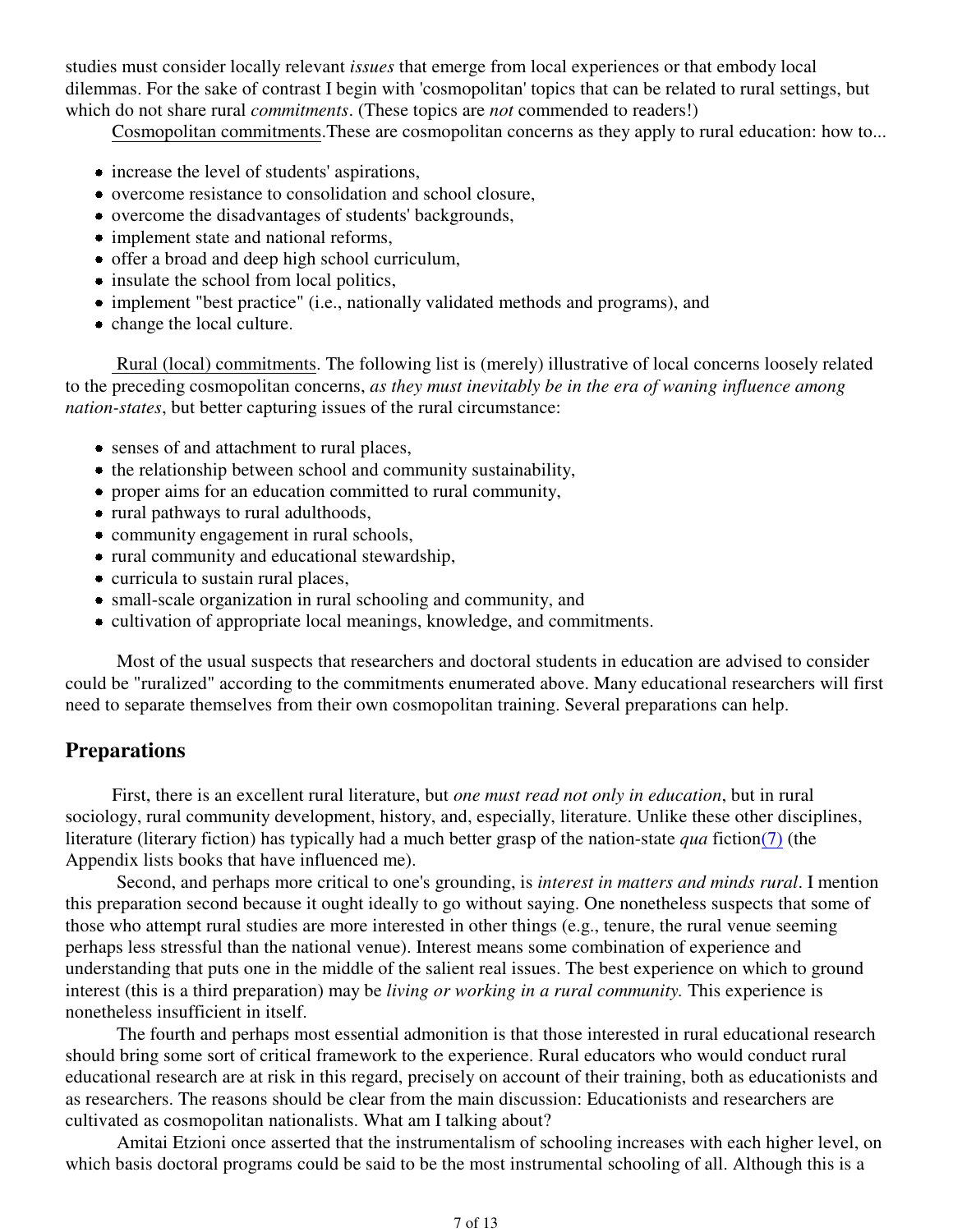strange turn of events for those who are called "doctors of philosophy," very little research is ever guided by philosophy, and the theorizing that does guide it is usually very narrow. This is merely how 'positivism' works. Concerned with, and usually trained to do the thing right, most of us lack not only the personal capacity, but, more importantly, the *institutional* capacity to do the right thing (to borrow a useful phrase from the leadership literature). Our 'training' not only prepares us to ignore local issues, but predisposes us to ignorance.(8)

# **The Importance of Critique**

 "Critique" is almost a dangerous word these days; it conjures images of dejected marxists, undisciplined post-positivists, ethereal post-structuralists, Nietzschean postmodern flakes of varied crunchiness, deluded romantic communitarians, and wild-eyed paradigm shifters--many of whom are not only incomprehensible, but who are actually trying to dismiss reality altogether. Academics are held up for special ridicule by those few practitioners and numerous policy makers who know a little of the arcane struggles that beset academe.

 The dismissal of critique on this view (i.e., the view that madness lies in the direction of critique) is all rubbish from the perspective of this essay, and it is neither bold nor modern. In fact, responsible and very practical marxist, post-positivist, postmodern, and communitarian critiques are, each of them, very much needed in rural educational research.

 Anderson (1993), rather conservative in his outlook, has the role of critique about right: its highest purpose *probably is* in service of action to make the world a better place. This sort of practicality, however, is very different from the national instrumentalism that determines the best-funded research agendas because it allows for realities outside the accepted canon of national security issues. Rural education lies in the shadow of this canon. Critique that aims to make the world a better place might cultivate a supportive, but not directive or determining, expectation for research. Practical critique is needed at present in the construction of properly rural education. Such critique, in fact, has long been needed. Right now, however, the opportunity for it is perhaps more auspicious, since the motive of school improvement is becoming less and less salient to real conditions in the world.

 Let me add that I am no paradigm-shifter. All the paradigm-shifters of my experience seem to be selling snake oil, and that is a very old trade. So far as I can make out, the world is going on as it always has: birth, life, death, diversity, and unity (*e pluribus unum*, indeed!).

 There are momentous changes afoot in the world, to be sure, but such changes are always just being born, or in full bloom, or they are dying. Other technological revolutions, other conceptions of knowledge, and other bases of political organization than those we now appear to be giving up, simply constitute the flux of history. Though Heraclitus's river flows on, rural places are major tributaries to the flow, and at this bend of the river they have a lot to tell each other--and much with which to inform all the global flows.

# **Endnotes**

1. Agriculture, however, *must* still mean "rural," since large urban hydroponic wheat and corn farms to supply the global grain market have yet to emerge, though it would be an interesting conceit on which to base a science fiction novel.

2. Recall that these points apply to a century-and-a-half of school improvement. There are plenty of recent exceptions, perhaps an increasing number, and the fact that we are having this conversation is perhaps evidence that things are changing.

3. The grimness of outlook is not evident to everyone in education. But ample evidence suggests a declining standard of living, a shrinking middle class, and a proliferation of deskilled jobs in the US. The school establishment exhorts the populace to prepare for well-paid high-tech jobs, but the supply of such jobs is likely to be inadequate to the demand for them.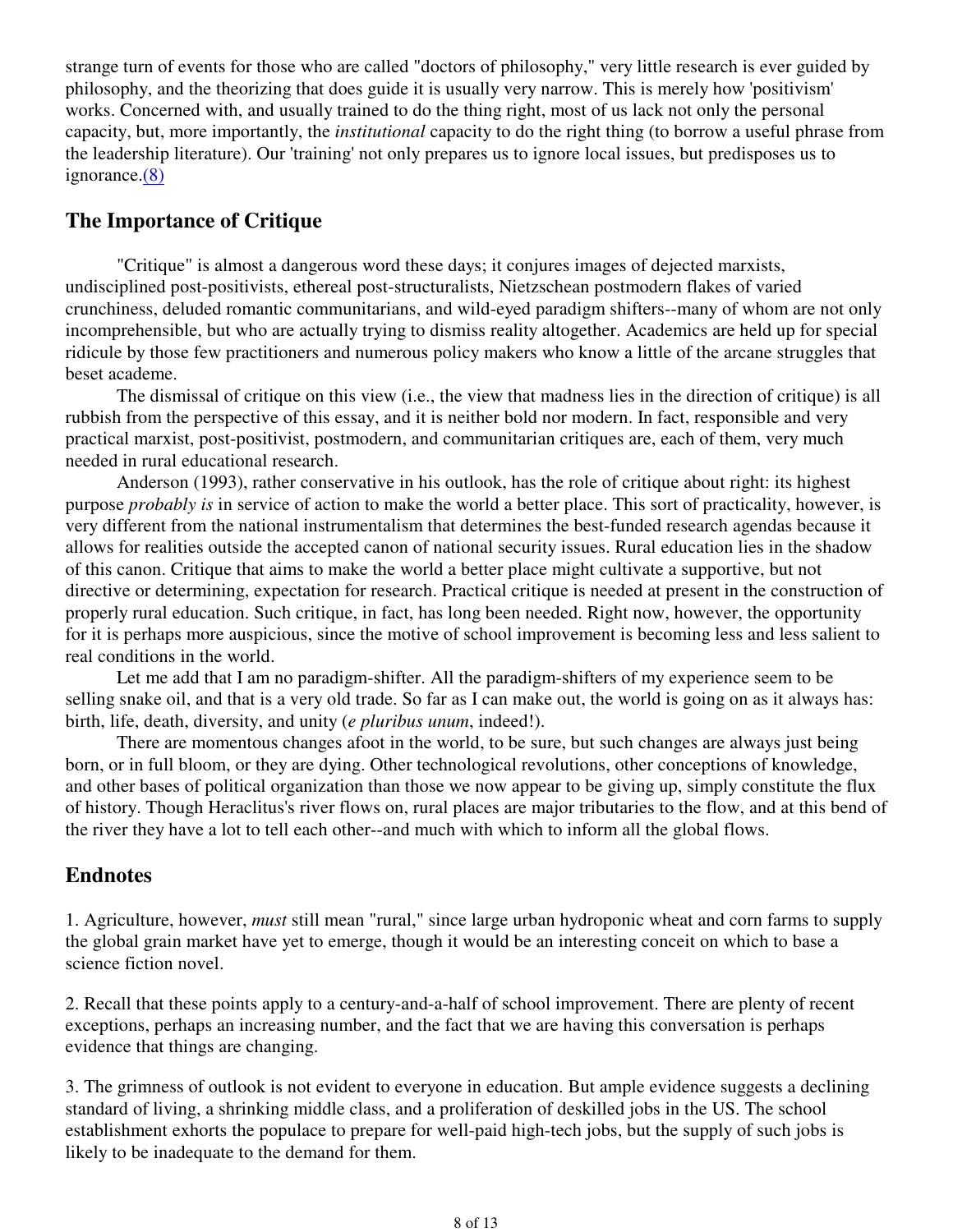4. I am, of course, claiming that we need research about a different kind of improvement. There will be objections to this point. Many educators and professional improvers claim that we have done enough research and that extant research already tells us what we need, and it's not more research. We need, in this view, systemic improvement; authentic learning and assessment; we need to honor multiple intelligences and creativity; we should aim at cultivating lifelong learners (seemingly defined as those willing to undertake an interminable round of formal schooling)--all in the name of preparing the nation for the 21st century of global competition. This is a jejune (underfed) adaptation of the logic of nation-building.

5. The setting was a university, and some of the participants to the conversation seemed prone to dismiss ruralness as a "demographic," and therefore superficial, feature of reality. In general, in both higher and lower education, *rural* connotes an equity issue of not quite pressing concern. The mental image of bucolic poverty, however, is mostly an oxymoron.

6. Educators, especially educational administrators, are apt to associate the distinction between local and cosmopolitan with Alvin Gouldner, who used the terms to describe organizational inhabitants--cosmopolitans were careerists not particularly committed to the organization, but to a larger professional purpose. My usage here sweeps up history, culture, and politics.

7. Jacobs (1984) is a refreshing exception among the social sciences. Her critique of macroeconomics is based on the thesis that cities, and not nations, are the engines of economic growth and health. Macroeconomics, in Jacobs's view, is a fiction based on the need to protect and reinforce national sovereignty. Macroeconomics is a poor tool of economic understanding and management because it substitutes national sovereignty from the local integrity that powers economic life.

8.Though this is a sharp charge, this sort of 'ignorance' (really a form of knowledge) is the basis of the widespread longing for so-called interdisciplinary studies, and the longing for wholism more generally, a longing that actually is not new, but which coincides with modernism. You need to turn to good fiction, however, to follow these longings through the course of the 20th century. This reading is never part of a researcher's training.

## **References**

Anderson, C. (1993). Prescribing the life of the mind: An essay on the purpose of the university. Madison, WI: The University of Wisconsin Press.

Barzun, J. (1959). The house of intellect. New York: Harper & Row.

Benavot, A., Cha, Y., Kamens, D., Meyer, J., & Wong, S. (1991). Knowledge for the masses: World models and national curricula, 1920-1986. American Sociological Review, 56, 85-100.

Consortium for Policy Research in Education. (1996). Public policy and school reform: A research summary. Philadelphia: Author.

Gouldner, A. (1958). Cosmopolitans and locals: Toward an analysis of latent social roles, I. Administrative Science Quarterly, 3, 281-306. (work on the "new class")

Gouldner, A. (1957). Cosmopolitans and locals: Toward an analysis of latent social roles, II. Administrative Science Quarterly, 2, 444-480.

Hofstadter, R. (1959). Anti-intellectualism in American life. New York: Columbia University Press.

Howley, C., Howley, A., & Pendarvis, E. (1995). Out of our minds: Anti-intellectualism and talent development in American schooling. New York: Teachers College Press.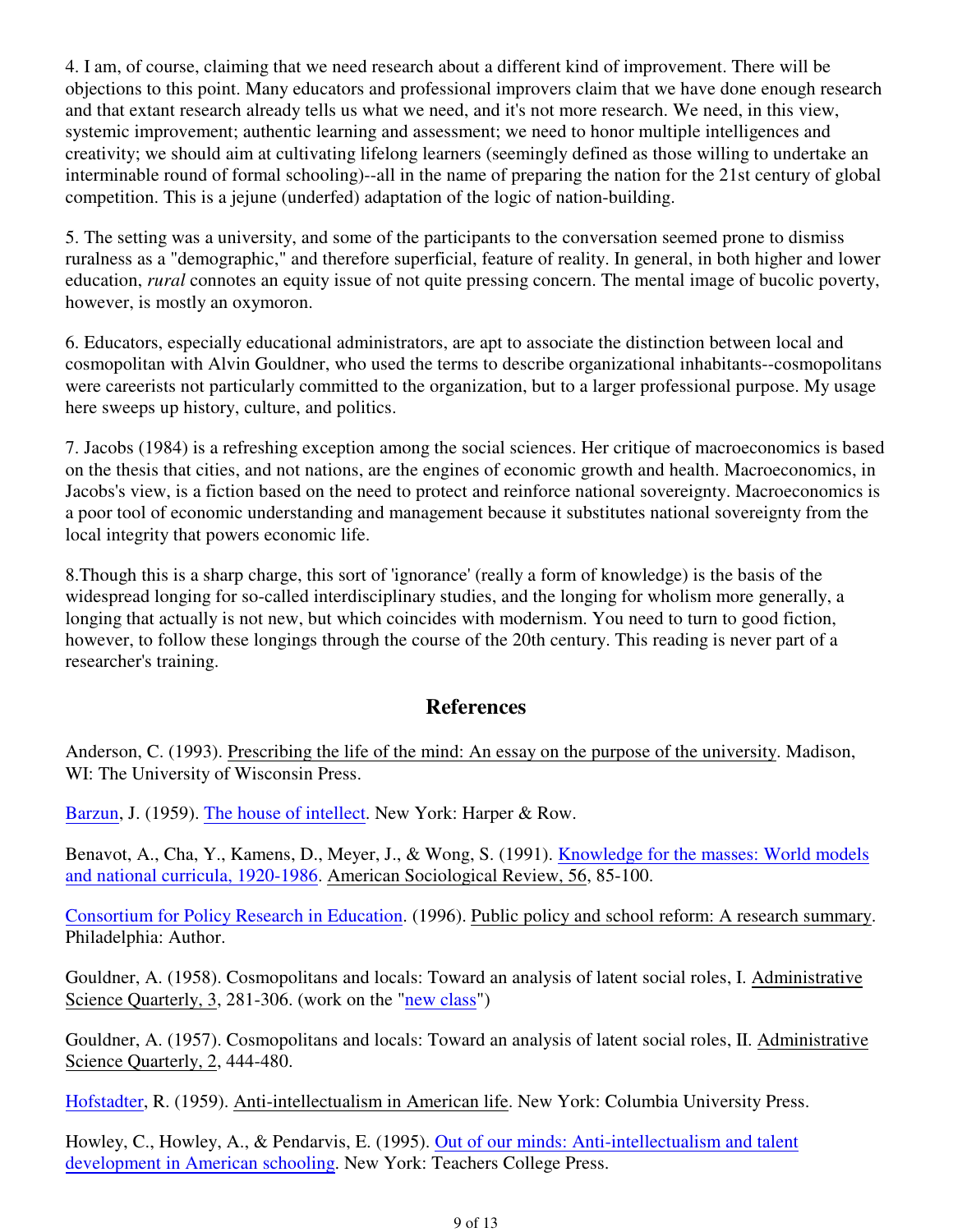Jacobs, J. (1984). Cities and the wealth of nations: Principles of economic life. New York: Random House. (Excerpt)

Kemmis, D. (1990). Community and the politics of place. Norman, OK: University of Oklahoma Press.

Lasch, C. (1995). The revolt of the elites and the betrayal of democracy. New York: Norton. (review)

McMichael, P. (1996). Globalization: Myths and realities. Rural Sociology, 61(1), 25-55.

Meyer, J., Tyack, D., Nagel, J., & Gordon, A. (1979). Public education as nation-building in America: Enrollments and bureaucratization in the American states, 1870-1930. American Journal of Sociology, 85(3), 591-613.

Mills, C. (1959). Grand theory [fun with Talcott Parsons]. In Mills, C., The sociological imagination (pp. 25-49). NY: Oxford University Press. (excerpt from *The Power Elite*).

Orr, D. (1995). Reruralizing education (draft manuscript). In W. Jackson and W. Vitek (Eds.), Home territory. New Haven, CT: Yale University Press.

Sashkin, M., & Egermeier, J. (1993). School change models and processes: A review and synthesis of research and practice. Washington, DC: U.S. Department of Education, Office of Educational Research and Improvement, Programs for the Improvement of Practice.

Theobald, P. (1995). Call school: Rural Midwest education to 1918. Carbondale, IL: University of Southern Illinois Press.

# **Appendix**

These books are not the best nor the only works to commend. Many very useful, shorter works specifically devoted to rural education should be consulted. One can, however, easily catch up particular issues in that more specific literature. The *other sort* of reading, merely hinted at below, is much more difficult to prescribe, but much more essential, and, I would argue, a necessary condition of more specific reading.

# **Literature, Philosophy, Sociology**

Arendt, H. (1959). *The human condition*.

Bell, D. (1976). *The cultural contradictions of capitalism*.

Bellah, R. and colleagues. (1985). *Habits of the heart*. (critique of)

Berry, W. (1974). *The unsettling of America*.

Forster, E. M. (1921). *Howards end* [online text]. (film)

Foucault, M. (1979). *Discipline and punish: The birth of the prison*.

Gaventa, J. (1980). *Power and powerlessness*. [no web ref found 4/19/97]

Kemmis, D. (1990). *Community and the politics of place*.

Lasch, C. (1991). *The true and only heaven: Progress and its critics*. [no web ref found 4/19/97]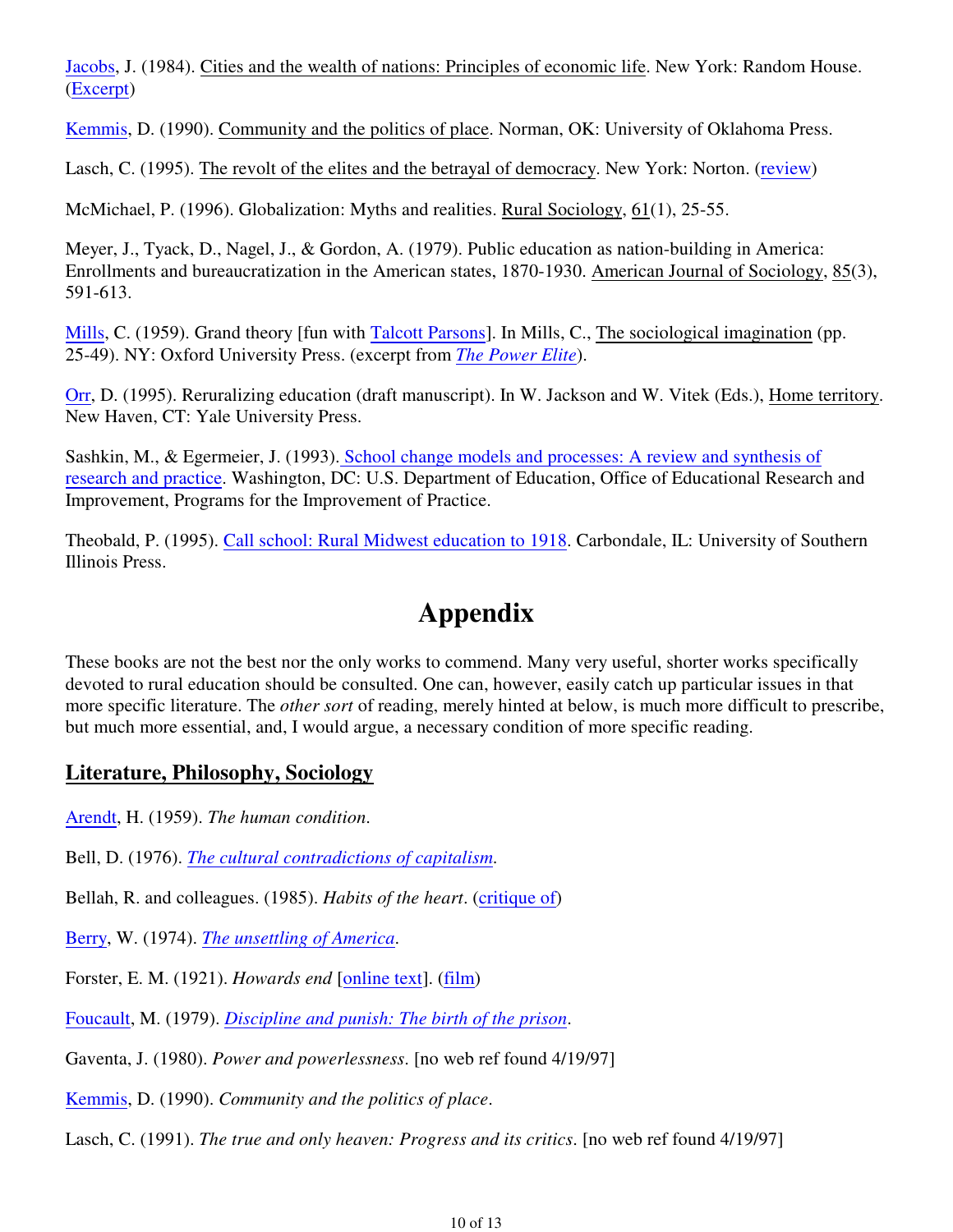- Lasch, C. (1979). *The Culture of Narcissism.*
- Nearing, H., & Nearing, S. (1970). *Living the good life*.
- Schumacher, E. (1973). *Small is beautiful*. (E.F. Schumacher Society)
- Stegner, W. (1946). *Second growth*. (novel)
- Veblen, T. (1899). *The theory of the leisure class.* (online text)
- Weber, M. (1904). *The Protestant ethic and the spirit of capitalism*. (online excerpt)
- Walker, M. (1946). *Winter wheat*. (novel)
- West, C. (1989). *The American evasion of philosophy: A genealogy of pragmatism*.
- Whisnant, D. (1983). *Modernizing the mountaineer*.

#### **Education**

- Brown, R. (1991). *Schools of thought: How politics shape literacy in the classroom*. (review)
- Carnoy, M., & Levin, H. (1985). *Schooling and work in the democratic state*.
- Counts, G. (1930). *The American road to culture*. (related analysis)
- Cubberley, E. (1922). *Rural life and education*.
- DeYoung, A. (1989). *Economics and American education*.
- DeYoung, A. (1995). *The life and death of a rural American high school.* (review)
- Gatto, J. (1990). *Dumbing us down*. (for the skeptical: placed in context)
- Jencks, C., and colleagues. (1979). *Who gets ahead*.
- Katz, M. (1968). *The irony of early school reform*. (recommended by Noel McGinn)
- Keizer, G. (1988). *No place but here*. [no web ref found 4/19/97]
- Kliebard, H. (1986). *The struggle for the American curriculum*. [no web ref found 4/19/97]
- Nachtigal, P. (1982). *Rural education: In search of a better way*.
- Shea, C., Kahane, E., & Sola, P. (1989). *The new servants of power*.
- Sher, J. (1977). *Rural education: A reassessment of the conventional wisdom*. [no web ref found 4/19/97]
- Spring, J. (1976). *The sorting machine: National educational policy since 1945*. (other work)
- Tyack, D. (1974). *The one best system: A history of American urban education*.
- Wigginton, E. (1985). *Sometimes a shining moment*. [no web ref found 4/19/97]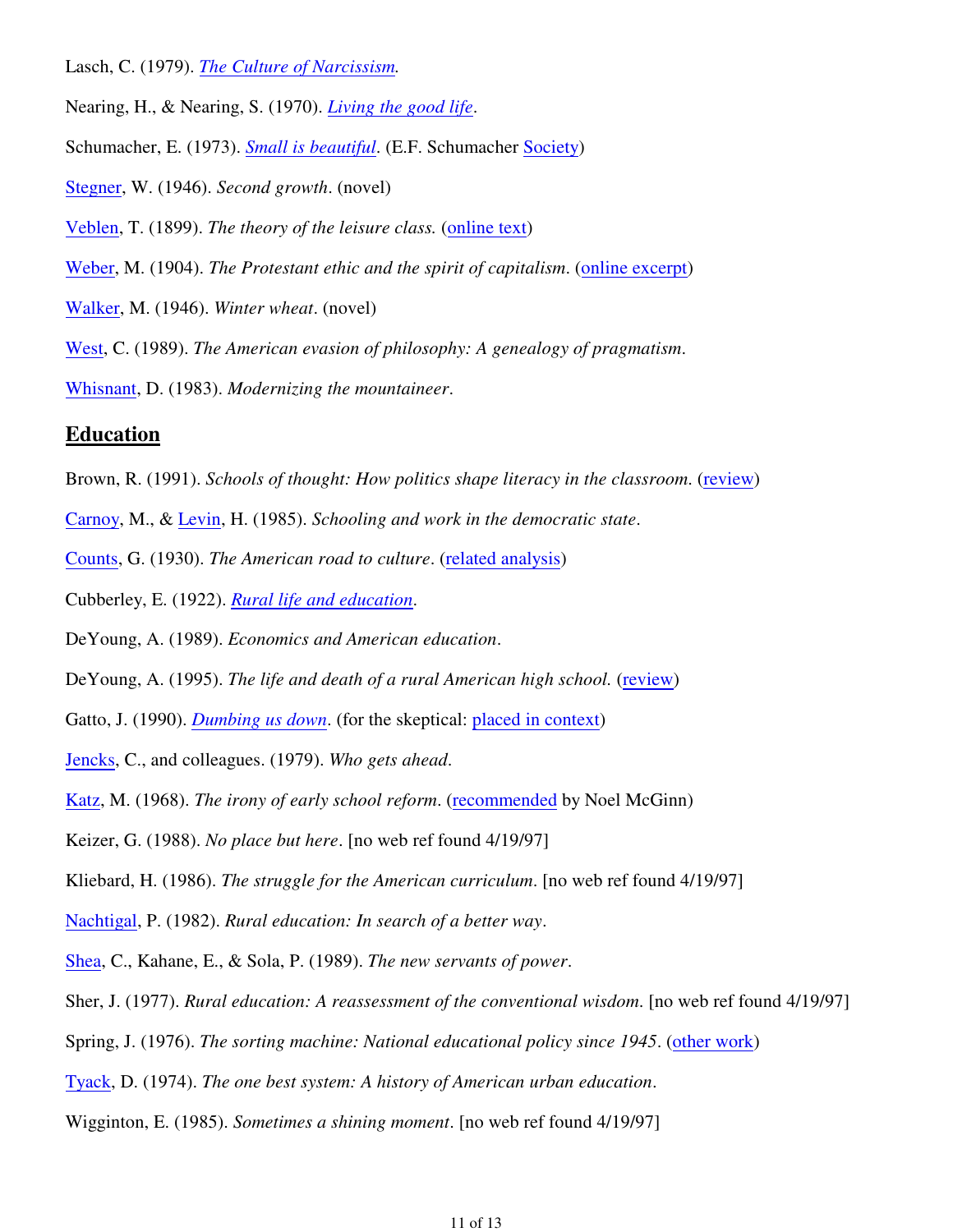# **About the Author**

**Craig Howley**, Director ERIC Clearinghouse on Rural Education and Small Schools Appalachia Educational Laboratory Phone: 800-624-9120 email: howleyc@ael.org

#### http://www.ael.org/erichp.htm

I've written about, studied, and lived in rural places. (It's debatable whether or not I still live in a rural place, but the local chamber of commerce says I do, given that our house sits 2 miles north of I-64).

Culture, politics, economics, and history concern me. I wish schools were better at promoting 'the life of the mind' (whatever that is; finding out is part of the adventure) among everyone. And I think there are reasons they don't, but these reasons constitute more than just inattention or foolishness. Culture, politics, economics, and history suggest reasons.

Literature (fiction) may be a much better guide to true education in rural places than the sorts of poor studies we educationists sponsor. Check out Wendell Stegner's *Second Growth* (circa 1950) or Annie Proulx's *The Shipping News* (circa 1990) and even E.M. Forster's *Howards End* (circa 1920). These folks have preserved something we have tried desperately to abandon, but can't actually escape. The wonder is that, though these books (and many more) treat the dilemmas of rural life, they also deal with the idea of a true education more universally. Now, that's fun because it's not easy. In particular, novels don't lend themselves to translations as cookbooks.

Teaching well is the most difficult work in the world. We make a great mistake with attempts to make it easy or happy. Happiness is not a worthy aim for education, nor is getting and holding a good job.

#### **Copyright 1997 by the** *Education Policy Analysis Archives*

The World Wide Web address for the *Education Policy Analysis Archives* is http://olam.ed.asu.edu/epaa

General questions about appropriateness of topics or particular articles may be addressed to the Editor, Gene V Glass, glass@asu.edu or reach him at College of Education, Arizona State University, Tempe, AZ 85287-2411. (602-965-2692). The Book Review Editor is Walter E. Shepherd: shepherd@asu.edu . The Commentary Editor is Casey D. Cobb: casey@olam.ed.asu.edu .

#### **EPAA Editorial Board**

Michael W. Apple University of Wisconsin

John Covaleskie Northern Michigan University

Alan Davis University of Colorado, Denver

Mark E. Fetler California Commission on Teacher Credentialing

Thomas F. Green Syracuse University Greg Camilli Rutgers University

Andrew Coulson a\_coulson@msn.com

Sherman Dorn University of South Florida

Richard Garlikov hmwkhelp@scott.net

Alison I. Griffith York University